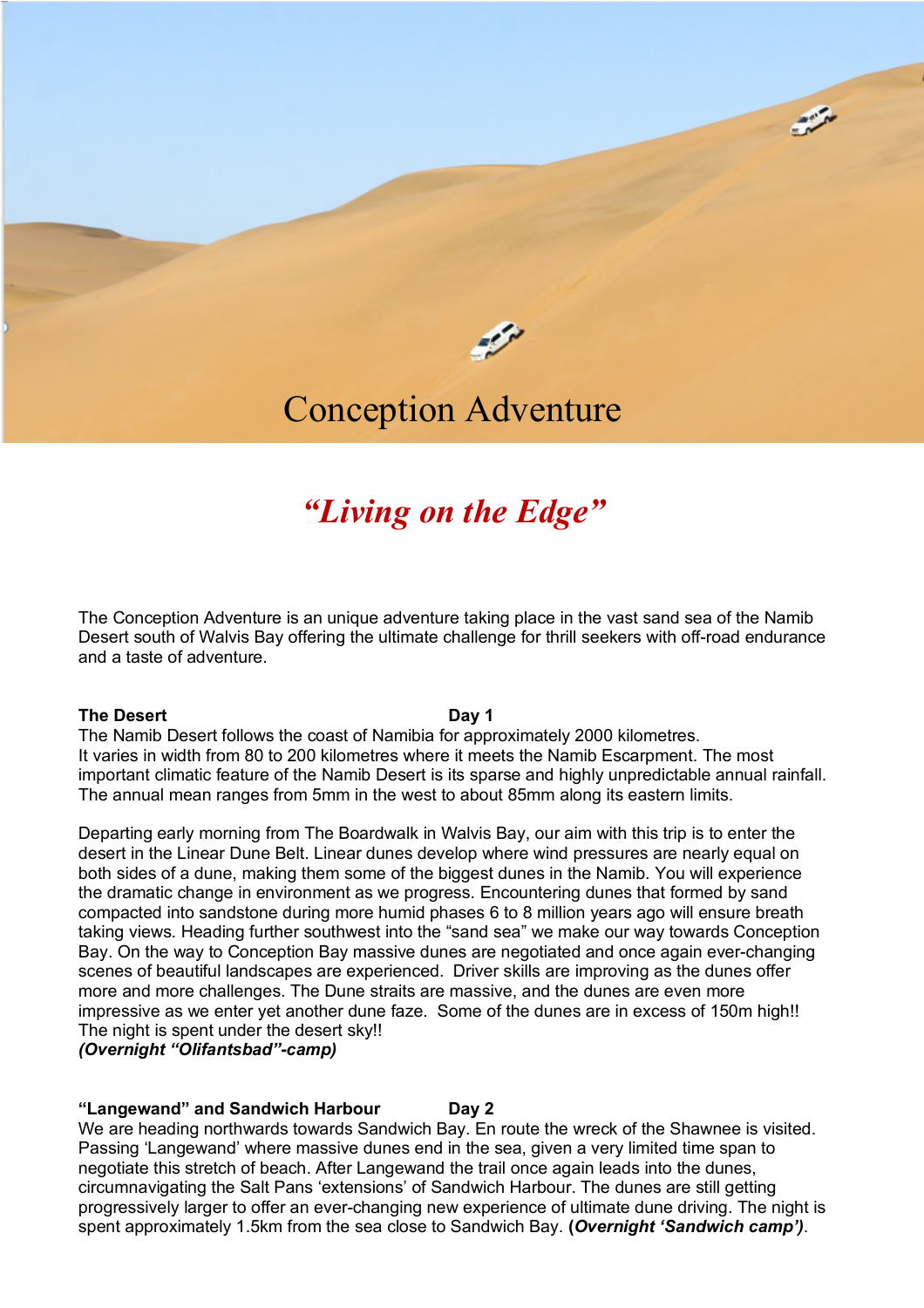## **Roller Coaster Day 3**

From Sandwich the trail enters the 'Roller Coaster', a series of massive 'roaring' slip faces, not only giving you a new thrilling experience but also offering breathtaking views of Sandwich Harbour and a panorama of Sandscapes.

The trail ends at The Boradwalk in Walvis Bay at approximately noon.

# … at a glance

j



# *Conception Adventure Essentials*

The following items is mandatory for each participating vehicle:

- **Spade**
- 60 litres water for showering and use by the kitchen
- bottled water for drinking
- Tyre pressure gauge
- Toilet paper
- Plastic bags to carry waste (e.g. empty cool drink tins, etc)
- Brake fluid
- Gear oil
- Engine oil
- **Fuses**
- Spare V- Belt set
- Sufficient Petrol/Diesel to cover the distance **450KM**. Heavy sand driving conditions (+/- 3 km/litre and +/- 5 km/litre consumption for larger petrol and diesel engines respectively) will be experienced.
- Vehicle to be fitted with points to attach tow ropes both in front and at the rear. NB!!
- Empty/Available lighter plug socket– to be used with Communication radio
- All equipment and luggage must be strapped in and securely fastened
- Vehicle must be loaded in such a way to ensure that the vehicle is not "Top Heavy" e.g. only light items, camping gear on roof carriers
- 2 Large bags of firewood per vehicle.
- The trail passes through heavy dune area, which requires high flotation tyres ("fat takkies").